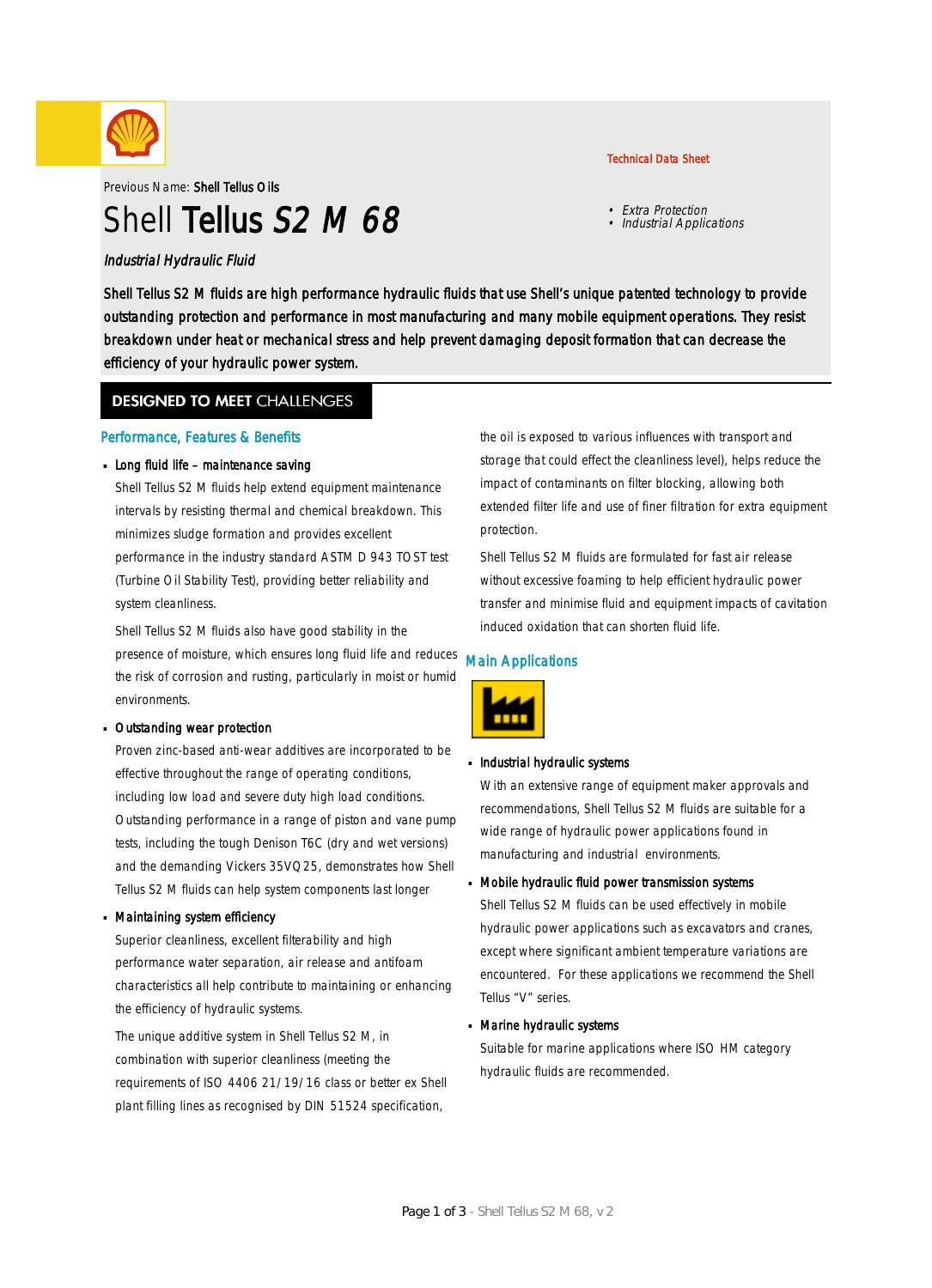### Specifications, Approvals & Recommendations

- Denison Hydraulics (HF-0, HF-1, HF-2)
- Cincinnati Machine P-68 (ISO 32), P-70 (ISO 46), P-69 (ISO 68)
- **Eaton Vickers M-2950 S**
- **Eaton Vickers I-286 S**
- Listed by Bosch Rexroth Ref 17421-001 and RD 220-1/04.03
- $\blacksquare$  ISO 11158 (HM fluids)
- **AFNOR NF-E 48-603**
- ASTM 6158-05 (HM fluids) ·
- DIN 51524 Part 2 HLP type
- Swedish Standard SS 15 54 34 AM
- GB 111181-1-94 (HM fluids)

For a full listing of equipment approvals and recommendations, please consult your local Shell Technical Helpdesk, or the OEM Approvals website.

#### Typical Physical Characteristics

#### Compatibility & Miscibility

## Compatibility ·

Shell Tellus S2 M fluids are suitable for use with most hydraulic pumps. However, please consult your Shell Representative before using in pumps containing silver plated components.

#### Fluid Compatibility ·

Shell Tellus S2 M fluids are compatible with most other mineral oil based hydraulic fluids. However, mineral oil hydraulic fluids should not be mixed with other fluid types (e.g. environmentally acceptable or fire resistant fluids).

## Seal & Paint Compatibility

Shell Tellus S2 M fluids are compatible with seal materials and paints normally specified for use with mineral oils.

| <b>Properties</b>          |                  |             | Method           | Shell Tellus S2 M |
|----------------------------|------------------|-------------|------------------|-------------------|
| <b>ISO Viscosity Grade</b> |                  |             | <b>ISO 3448</b>  | 68                |
| <b>ISO Fluid Type</b>      |                  |             |                  | <b>HM</b>         |
| <b>Kinematic Viscosity</b> | $@0^{\circ}$ C   | cSt         | ASTM D 445       | 1040              |
| <b>Kinematic Viscosity</b> | @40 $^{\circ}$ C | cSt         | ASTM D 445       | 68                |
| <b>Kinematic Viscosity</b> | @100°C           | cSt         | ASTM D 445       | 8.6               |
| <b>Viscosity Index</b>     |                  |             | <b>ISO 2909</b>  | 97                |
| <b>Density</b>             | @15°C            | kq/l        | <b>ISO 12185</b> | 0.886             |
| Flash Point (COC)          |                  | $^{\circ}C$ | <b>ISO 2592</b>  | 235               |
| <b>Pour Point</b>          |                  | $^{\circ}C$ | <b>ISO 3016</b>  | $-24$             |

These characteristics are typical of current production. Whilst future production will conform to Shell's specification, variations in these characteristics may occur.

### Health, Safety & Environment

- Guidance on Health and Safety is available on the appropriate Material Safety Data Sheet, which can be obtained from http://www.epc.shell.com/
- Protect the Environment

Take used oil to an authorised collection point. Do not discharge into drains, soil or water.

### Additional Information

■ Advice

Advice on applications not covered here may be obtained from your Shell representative.